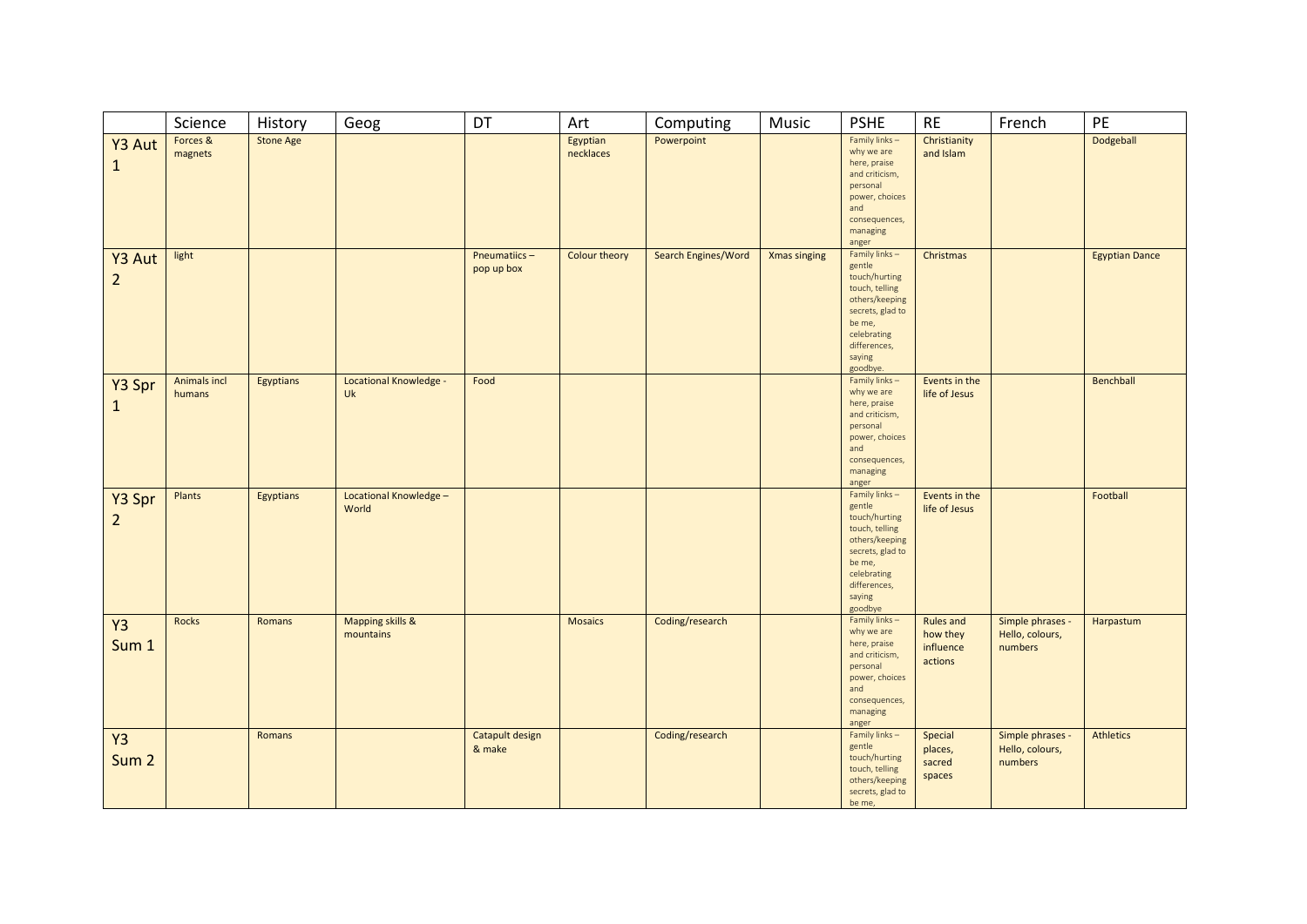|                  |                |              |                          |                 |               |                     |              | celebrating<br>differences,<br>saying |               |                 |  |
|------------------|----------------|--------------|--------------------------|-----------------|---------------|---------------------|--------------|---------------------------------------|---------------|-----------------|--|
|                  |                |              |                          |                 |               |                     |              | goodbye.                              |               |                 |  |
|                  | States of      | Mayans       |                          | <b>Textiles</b> |               | Word                |              | Family links-                         | Christianity, | Using Twinkle - |  |
| Y4 Aut           | matter         |              |                          |                 |               | processing/research |              | why we are                            | Hinduism      | focus on oral   |  |
|                  |                |              |                          |                 |               |                     |              | here, praise                          |               |                 |  |
| $\mathbf{1}$     |                |              |                          |                 |               |                     |              | and criticism,                        | and Sikhism   | work.           |  |
|                  |                |              |                          |                 |               |                     |              | personal                              |               |                 |  |
|                  |                |              |                          |                 |               |                     |              | power, choices                        |               |                 |  |
|                  |                |              |                          |                 |               |                     |              |                                       |               |                 |  |
|                  |                |              |                          |                 |               |                     |              | and                                   |               |                 |  |
|                  |                |              |                          |                 |               |                     |              | consequences,                         |               |                 |  |
|                  |                |              |                          |                 |               |                     |              | managing                              |               |                 |  |
|                  |                |              |                          |                 |               |                     |              | anger                                 |               |                 |  |
| Y4 Aut           | Electricity    | Mayans       | <b>Mapping skills</b>    |                 |               | Internet safety     | Xmas singing | Family links-                         | Christmas     | As above.       |  |
|                  |                |              |                          |                 |               |                     |              | gentle                                |               |                 |  |
| $\overline{2}$   |                |              |                          |                 |               |                     |              | touch/hurting                         |               |                 |  |
|                  |                |              |                          |                 |               |                     |              | touch, telling                        |               |                 |  |
|                  |                |              |                          |                 |               |                     |              | others/keeping                        |               |                 |  |
|                  |                |              |                          |                 |               |                     |              | secrets, glad to                      |               |                 |  |
|                  |                |              |                          |                 |               |                     |              | be me,                                |               |                 |  |
|                  |                |              |                          |                 |               |                     |              | celebrating                           |               |                 |  |
|                  |                |              |                          |                 |               |                     |              | differences,                          |               |                 |  |
|                  |                |              |                          |                 |               |                     |              | saying                                |               |                 |  |
|                  |                |              |                          |                 |               |                     |              | goodbye.                              |               |                 |  |
|                  | Water cycle    |              | Contrasting localities - | Containers      |               | Powerpoint          |              | Family links-                         | Belonging     | As above.       |  |
| Y4 Spr           | Living things- |              | Thames Valley &          |                 |               |                     |              | why we are                            |               |                 |  |
|                  |                |              |                          |                 |               |                     |              | here, praise                          | and The       |                 |  |
| $\mathbf{1}$     | habitats       |              | Rainforest               |                 |               |                     |              | and criticism,                        | importance    |                 |  |
|                  |                |              |                          |                 |               |                     |              | personal                              | of sharing    |                 |  |
|                  |                |              |                          |                 |               |                     |              | power, choices                        | food          |                 |  |
|                  |                |              |                          |                 |               |                     |              | and                                   |               |                 |  |
|                  |                |              |                          |                 |               |                     |              |                                       |               |                 |  |
|                  |                |              |                          |                 |               |                     |              | consequences,                         |               |                 |  |
|                  |                |              |                          |                 |               |                     |              | managing                              |               |                 |  |
|                  |                |              |                          |                 |               |                     |              | anger                                 |               |                 |  |
| Y4 Spr           | Sound          |              | Natural disasters -      |                 | Artist study- | Coding/research     | Composer     | Family links-                         | Easter        | As above        |  |
|                  |                |              | Earthquakes/volcanoes    |                 | Hoksuai       |                     | $study -$    | gentle                                |               |                 |  |
| $\overline{2}$   |                |              |                          |                 |               |                     | Andrew Lloyd | touch/hurting                         |               |                 |  |
|                  |                |              |                          |                 |               |                     | Webber &     | touch, telling                        |               |                 |  |
|                  |                |              |                          |                 |               |                     | Mozart       | others/keeping                        |               |                 |  |
|                  |                |              |                          |                 |               |                     |              | secrets, glad to                      |               |                 |  |
|                  |                |              |                          |                 |               |                     |              | be me,                                |               |                 |  |
|                  |                |              |                          |                 |               |                     |              | celebrating                           |               |                 |  |
|                  |                |              |                          |                 |               |                     |              | differences,                          |               |                 |  |
|                  |                |              |                          |                 |               |                     |              | saying                                |               |                 |  |
|                  |                |              |                          |                 |               |                     |              | goodbye                               |               |                 |  |
| Y4               | Animals incl   | Anglo-Saxons |                          | Food - savoury  | Weaving       | Coding/research     |              | Family links-                         | Special       | As above.       |  |
|                  | humans         |              |                          | dishes          |               |                     |              | why we are                            | books and     |                 |  |
| Sum 1            | Teeth &        |              |                          |                 |               |                     |              | here, praise                          | sacred texts  |                 |  |
|                  |                |              |                          |                 |               |                     |              | and criticism,                        |               |                 |  |
|                  | digestion      |              |                          |                 |               |                     |              | personal                              |               |                 |  |
|                  |                |              |                          |                 |               |                     |              | power, choices                        |               |                 |  |
|                  |                |              |                          |                 |               |                     |              | and                                   |               |                 |  |
|                  |                |              |                          |                 |               |                     |              | consequences,                         |               |                 |  |
|                  |                |              |                          |                 |               |                     |              | managing                              |               |                 |  |
|                  |                |              |                          |                 |               |                     |              | anger                                 |               |                 |  |
| Y4               |                | Vikings      |                          |                 | Designs of    | Excel               |              | Family links-                         | Sacred        | As above.       |  |
|                  |                |              |                          |                 | Vikings -     |                     |              | gentle                                | writings and  |                 |  |
| Sum <sub>2</sub> |                |              |                          |                 |               |                     |              | touch/hurting                         |               |                 |  |
|                  |                |              |                          |                 | illuminated   |                     |              | touch, telling                        | stories       |                 |  |
|                  |                |              |                          |                 | letters       |                     |              | others/keeping                        |               |                 |  |
|                  |                |              |                          |                 |               |                     |              |                                       |               |                 |  |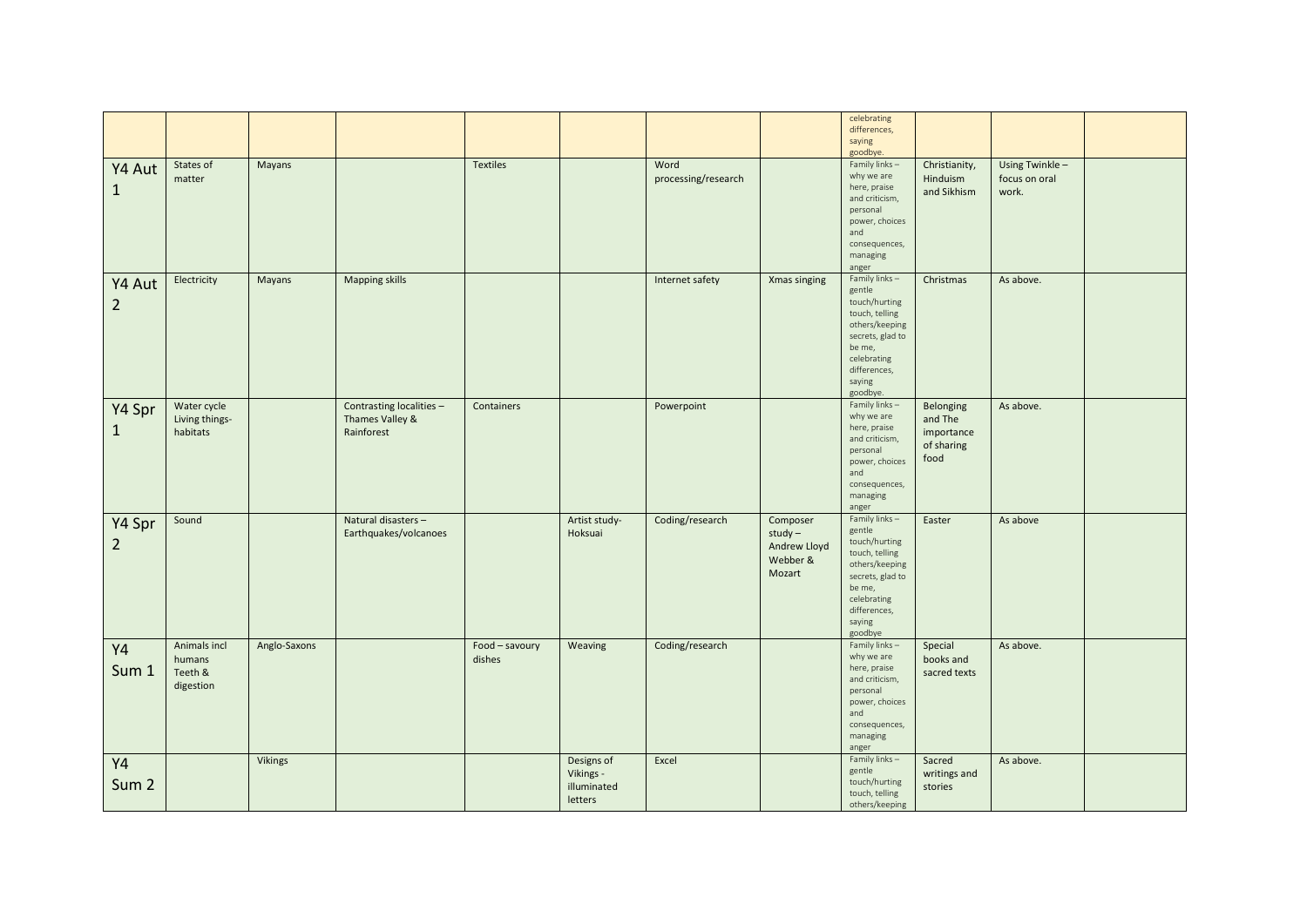| Y5 Aut                   | Earth in Space                      | <b>Ancient Greece</b>                           |                                          |                      | Still life &                | Editing photos &                           | Planets LCP                        | secrets, glad to<br>be me,<br>celebrating<br>differences,<br>saying<br>goodbye.<br>Family links -                                                                | Beliefs,                                                                                                           | Lightbulb                                           | Netball/Football          |
|--------------------------|-------------------------------------|-------------------------------------------------|------------------------------------------|----------------------|-----------------------------|--------------------------------------------|------------------------------------|------------------------------------------------------------------------------------------------------------------------------------------------------------------|--------------------------------------------------------------------------------------------------------------------|-----------------------------------------------------|---------------------------|
| $\mathbf{1}$             |                                     |                                                 |                                          |                      | experimenting<br>with media | combining with Word                        | unit incl Holst                    | why we are<br>here, praise<br>and criticism,<br>personal<br>power, choices<br>and<br>consequences,<br>managing<br>anger                                          | practices,<br>celebrations<br>and key<br>events in<br>Jewish and<br>Christian<br>faiths                            | languages - units<br>1-20. Oral and<br>written work |                           |
| Y5 Aut<br>$\overline{2}$ | Forces                              | <b>Ancient Greece</b>                           | Biomes &<br>longitude/latitude<br>Arctic | Cams pop-up toy      |                             | Coding - Scratch -<br>design/ modify games | Xmas singing                       | Family links -<br>gentle<br>touch/hurting<br>touch, telling<br>others/keeping<br>secrets, glad to<br>be me,<br>celebrating<br>differences,<br>saying<br>goodbye. | As above and<br>exploring<br>incarnation<br>through the<br>Christmas<br>story                                      | As above                                            | Team games<br>/Gymnastics |
| Y5 Spr<br>1              | Properties of<br>materials          | Role of the<br>Museum                           | Coastal features                         |                      | Clay pots                   | Excel                                      |                                    | Family links-<br>why we are<br>here, praise<br>and criticism,<br>personal<br>power, choices<br>and<br>consequences,<br>managing<br>anger                         | Exploring<br>what belief<br>and faith<br>mean to an<br>individual<br>and<br>community                              | As above                                            | Badminton/Hockey          |
| Y5 Spr<br>$\overline{2}$ | Living things -<br>Plant lifecycles |                                                 |                                          | Textiles - sewing    |                             | Internet safety                            | Composer<br>study - Hans<br>Zimmer | Family links-<br>gentle<br>touch/hurting<br>touch, telling<br>others/keeping<br>secrets, glad to<br>be me,<br>celebrating<br>differences,<br>saying<br>goodbye   | Deeper<br>questions<br>about god<br>and creation<br>and the role<br>of prayer,<br>meditation<br>and<br>reflection. | As above                                            | Swimming/hockey           |
| <b>Y5</b><br>Sum 1       | Animals inc<br>humans               | Leisure and<br>Entertainment<br>through History |                                          |                      |                             | Search Engines                             |                                    | Family links-<br>why we are<br>here, praise<br>and criticism,<br>personal<br>power, choices<br>and<br>consequences,<br>managing<br>anger                         | Analysis of<br>sacred texts<br>and stories<br>in the<br>Christian and<br>Jewish faiths                             | As above                                            | Rounders/Athletics        |
| <b>Y5</b>                | Human<br>development                |                                                 | Spain                                    | Food-pizza<br>design | Portraits                   | Powerpoint                                 | Sing up                            | Family links-<br>gentle<br>touch/hurting                                                                                                                         | Reflecting on<br>ethics and                                                                                        | As above                                            | Rounders/Athletics        |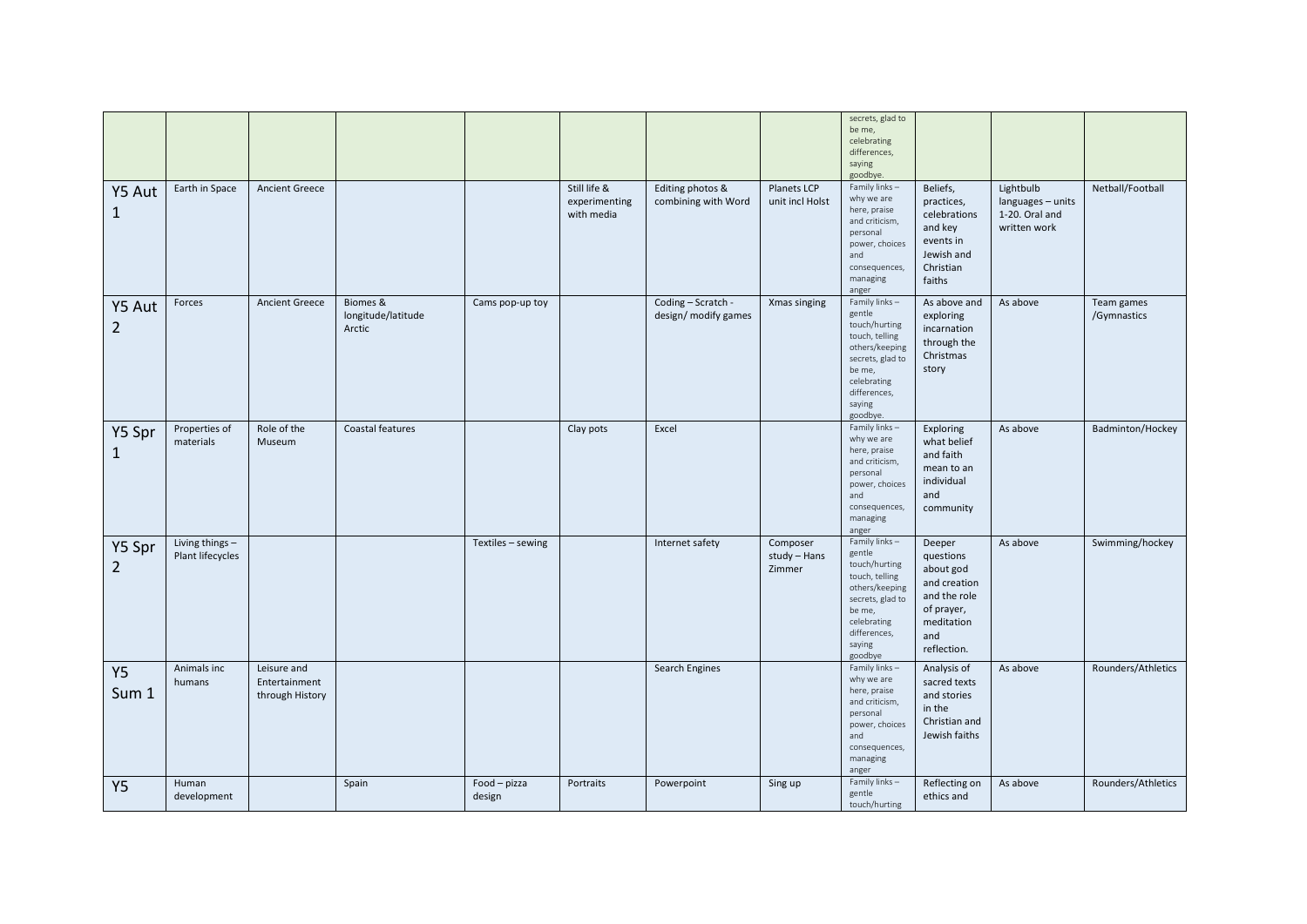| Sum <sub>2</sub>         |                             |                                       |                                               |                         |                 |                                            |                                                                     | touch, telling<br>others/keeping<br>secrets, glad to<br>be me,<br>celebrating<br>differences,<br>saying<br>goodbye.                                             | taking<br>responsibility<br>for living<br>together |                                                                           |          |
|--------------------------|-----------------------------|---------------------------------------|-----------------------------------------------|-------------------------|-----------------|--------------------------------------------|---------------------------------------------------------------------|-----------------------------------------------------------------------------------------------------------------------------------------------------------------|----------------------------------------------------|---------------------------------------------------------------------------|----------|
| Y6 Aut<br>$\mathbf{1}$   | Living things &<br>habitats | <b>Battle of Britain</b><br>& WW2     |                                               | <b>Talking textiles</b> |                 | Computer networks<br>and internet searches | Sing up<br>incorporating<br>instruments                             | Family links-<br>why we are<br>here, praise<br>and criticism,<br>personal<br>power, choices<br>and<br>consequences,<br>managing<br>anger                        | Christianity<br>and<br><b>Buddhism</b>             | Mixture of<br>Twinkle and<br>Lightbulb<br>languages - Oral<br>and written | Football |
| Y6 Aut<br>$\overline{2}$ | Light                       | WW2 projects                          |                                               |                         | Wire sculptures | Internet safety                            | Xmas singing                                                        | Family links-<br>gentle<br>touch/hurting<br>touch, telling<br>others/keeping<br>secrets, glad to<br>be me,<br>celebrating<br>differences,<br>saying<br>goodbye. | Christmas                                          | As above                                                                  | Dance    |
| Y6 Spr<br>$\mathbf{1}$   | Electricity                 |                                       | Human geog-economic<br>activity & trade links |                         |                 | Studio code - coding                       | LCP unit $6a -$<br>Songwriter:<br>Exploring<br>lyrics and<br>melody | Family links-<br>why we are<br>here, praise<br>and criticism,<br>personal<br>power, choices<br>and<br>consequences,<br>managing<br>anger                        | Expressing<br>faith in art,<br>drama and<br>song.  | As above                                                                  | Yoga     |
| Y6 Spr<br>$\overline{2}$ |                             |                                       | Geographical skills                           | <b>Structures</b>       | Screen printing | Studio code - coding                       | Composer<br>$study -$<br>Vivaldi                                    | Family links-<br>gentle<br>touch/hurting<br>touch, telling<br>others/keeping<br>secrets, glad to<br>be me,<br>celebrating<br>differences,<br>saying<br>goodbye  | The<br>importance<br>of Jesus to<br>Christians     | As above                                                                  | Hockey   |
| <b>Y6</b><br>Sum 1       | Animals incl<br>humans      | Local History &<br><b>Tudor links</b> |                                               |                         |                 | Combining a range of<br>software           |                                                                     | Family links-<br>why we are<br>here, praise<br>and criticism,<br>personal<br>power, choices<br>and<br>consequences,<br>managing<br>anger                        | Ideas about<br>God                                 | As above                                                                  | Cricket  |